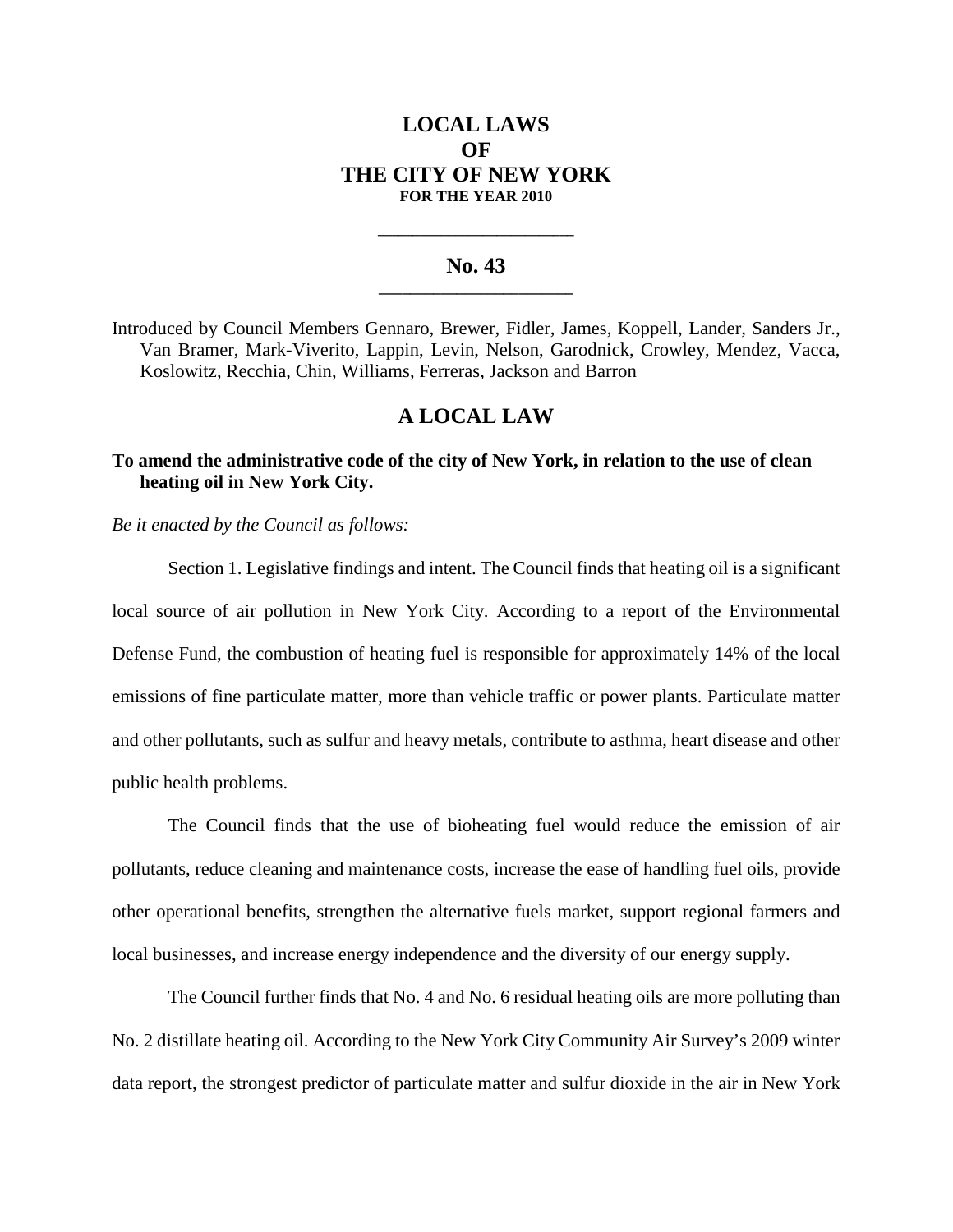City is the density of nearby buildings that burn fuel oil. Boilers burning heavier residual oils also require more maintenance because of the need to clean burners fouled by the high sulfur content of the oil and the need to heat the non-viscous oils before they can be pumped and burned. Accordingly, the Council finds that is it necessary to address pollutants from the heating oil sector by reducing the sulfur level of No. 4 oil.

§2. Section 24-167 of the administrative code of the city of New York is amended to read as follows:

§24-167 Improper use of equipment or apparatus prohibited. No person shall use or permit the use of equipment or apparatus for a purpose or in a manner which causes it to function improperly or not in accordance with its design. *Nothing in this section shall be construed to prohibit the use of bioheating fuel in equipment that may be adapted for such use.*

§3. Subdivision a of section 24-168 of the administrative code of the city of New York is amended to read as follows:

(a) No person shall cause or permit the use of a kind or grade of fuel in fuel burning equipment which is not designed to burn that kind or grade of fuel. *Nothing in this subdivision shall be construed to prohibit the use of bioheating fuel in equipment that may be adapted for such use.*

§4. Subchapter 8 of chapter 1 of title 24 of the administrative code of the city of New York is amended by adding a new section 24-168.1 to read as follows:

*§ 24-168.1 Clean heating oil. (a) Definitions. For the purpose of this section, the following terms shall have the following meanings:*

*(1) "Biodiesel" shall mean a fuel, designated B100, that is composed exclusively of mono-alkyl esters of long chain fatty acids derived from feedstock and that meets the specifications*

2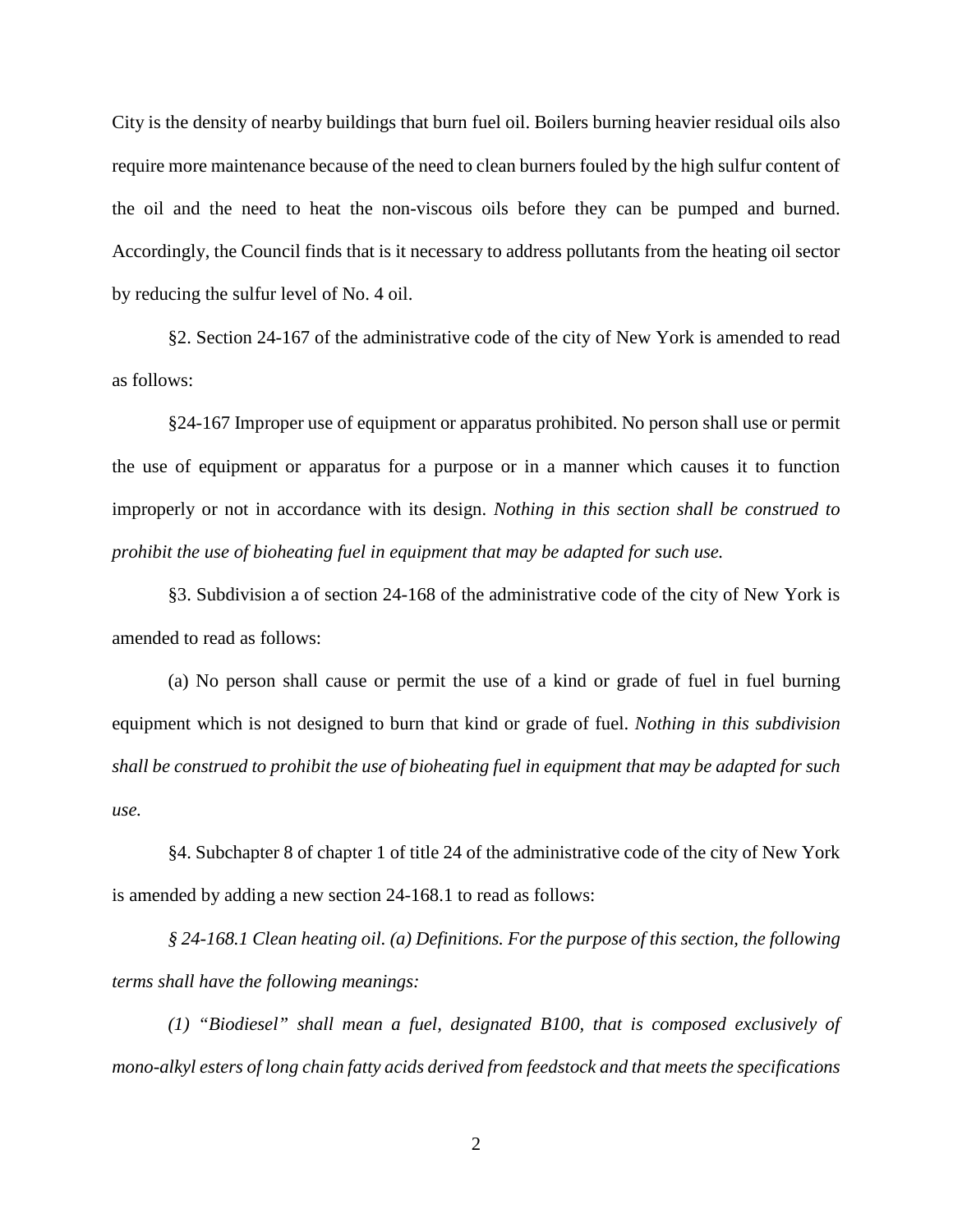*of the American Society of Testing and Materials designation D 6751-09a.*

*(2) "Bioheating fuel" shall mean a fuel comprised of biodiesel blended with petroleum heating oil that meets the specifications of the American Society of Testing and Materials designation D 396-09a or other specifications as determined by the commissioner.*

*(3) "District steam system" shall mean a system for the production of steam and for its transmission and distribution through underground pipelines to multiple buildings.*

*(4) "Emergency generator" shall mean a machine or device that combusts fuel to create electricity and that is used for the purpose of providing backup power in the event of a general interruption in electrical service.*

*(5) "Feedstock" shall mean soybean oil, oil from annual covercrops, algal oil, biogenic waste oils, fats or greases, or non-food grade corn oil, provided that the commissioner may modify the definition of feedstock based on the vegetable oils, animal fats or cellulosic biomass listed in table 1 of 40 C.F.R. § 80.1426.*

*(6) "Heating oil" shall mean oil refined for the purpose of use as fuel for combustion in a heating system and that meets the specifications of the American Society of Testing and Materials designation D 396-09a or other specifications as determined by the commissioner.*

*(7) "Heating system" shall mean a system that generates heat, hot air, hot water or steam by combustion and distributes it within a building.*

*(8) "Renewable biomass" shall mean crops and crop residue from existing agricultural land, tree residues, animal waste material and byproducts, slash and pre-commercial thinnings from non-federal forest lands, biomass cleared from the vicinity of buildings and other areas to reduce the risk of wildfire, algae, and separated yard waste or food waste. Such term shall not include processed materials such as particle board, treated or painted wood, and melamine*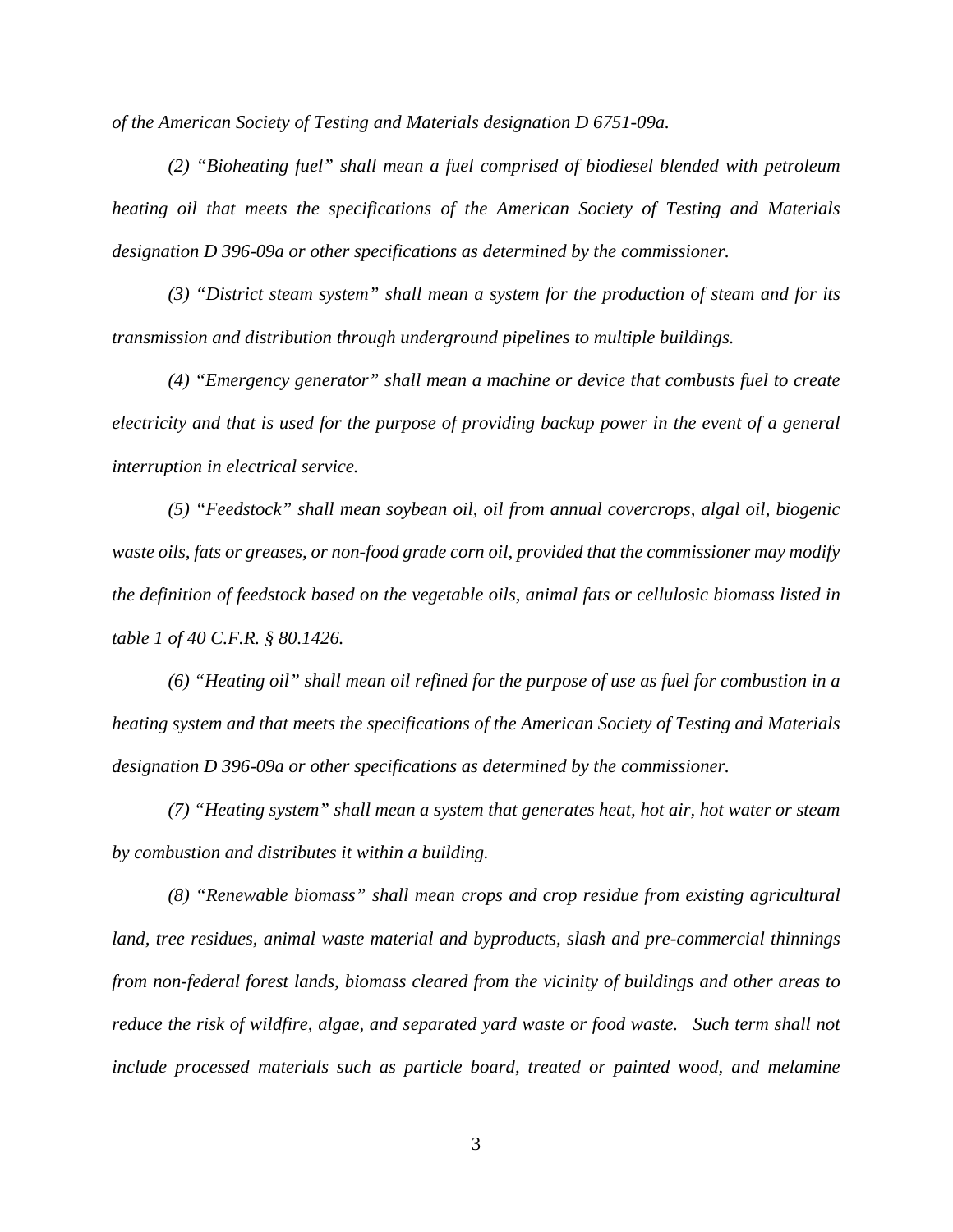*resin-coated panels.*

*(9) "Renewable fuel" shall mean fuel produced from renewable biomass.*

*(b) (1) After October 1, 2012, no person shall cause or permit the use in any building in the city or deliver to any building in the city for use in such building, heating oil that is fuel oil grade no. 2, no. 4 or no. 6 containing less than two percent biodiesel by volume. The provisions of this subdivision shall not apply to the use or delivery of heating oil for use in an emergency generator or for use in a boiler where heating oil from a dual-use tank supplies both such boiler and an emergency generator.*

*(2) The commissioner may authorize the use of any renewable fuel in heating systems if he or she determines that such fuel meets an applicable American Society for Testing and Materials standard or other standard as determined by the commissioner, and the emissions from such fuel contain equal or lesser amounts of particulate matter, sulfur dioxide and nitrogen oxides than the emissions from fuel oil grade no. 2.*

*(c) The commissioner may waive the requirements of paragraph 1 of subdivision b of this section in accordance with the provisions of this subdivision.*

*(1) A waiver may be issued for a particular type of boiler or fuel if the commissioner finds that:*

*(i) a sufficient quantity of bioheating fuel containing two percent biodiesel is not available in the city for that boiler type;*

*(ii) the price of available bioheating fuel for that boiler type is at least fifteen percent more than the price of a comparable fuel oil grade of one hundred percent petroleum heating oil;*

*(iii) the use of bioheating fuel would void the manufacturer's warranty for that boiler type; or*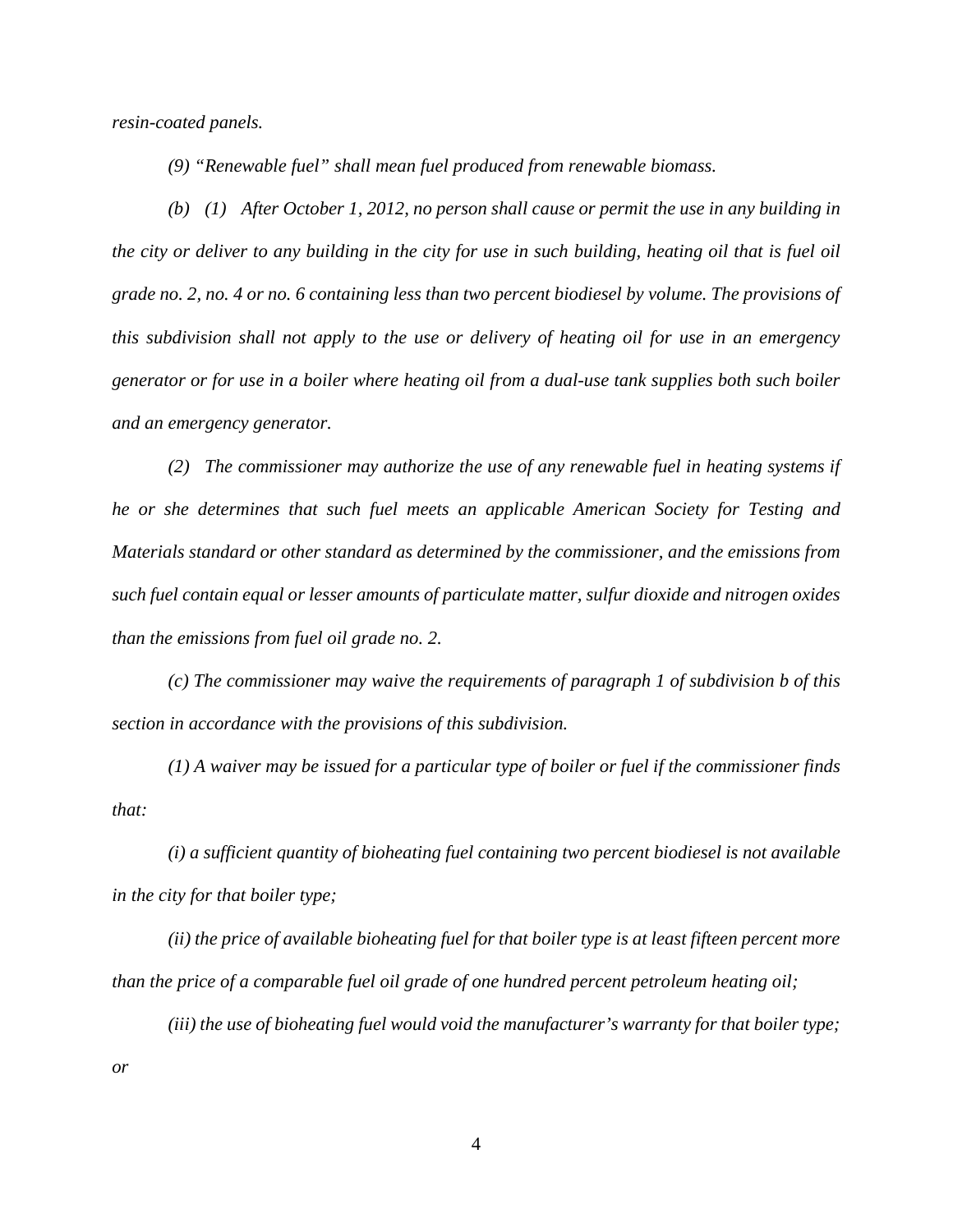*(iv) there is no applicable American Society of Testing and Materials standard or other standard as determined by the commissioner to govern the specification of the bioheating fuel for purposes of receiving bids and enforcing contracts.*

*(2) Any waiver issued pursuant to subparagraph (i) or (ii) of paragraph 1 of this subdivision shall expire after three months, unless renewed in writing by the commissioner.*

*(3) Any waiver issued pursuant to subparagraph (iii) or (iv) of paragraph 1 of this subdivision shall expire after six months, unless renewed in writing by the commissioner.*

*(4) A waiver may be issued for a specific district steam system if the commissioner finds based on documentation submitted by the applicant, including but not limited to a report certified by a professional engineer, that compliance with the requirements of paragraph 1 of subdivision b of this section would result in damage to equipment used to generate steam within such district steam system. Any waiver issued pursuant to this paragraph shall expire after one year, unless renewed in writing by the commissioner.*

*(d) (1) No later than September 1, 2013, and no later than September 1 of every year thereafter, the commissioner shall submit a report to the mayor and the speaker of the council, which shall include:*

*(i) all waivers, findings and renewals of such findings issued pursuant to this section during the immediately preceding calendar year;*

*(ii) a summary of the information received pursuant to subdivision e of this section;*

*(iii) all waivers, findings and renewals of such findings issued pursuant to subdivision b of section 24-169 of this code during the immediately preceding calendar year; and*

*(iv) determinations made by the commissioner regarding renewable biomass pursuant to paragraph 2 of subdivision b of this section and any recommendations with respect to the use of*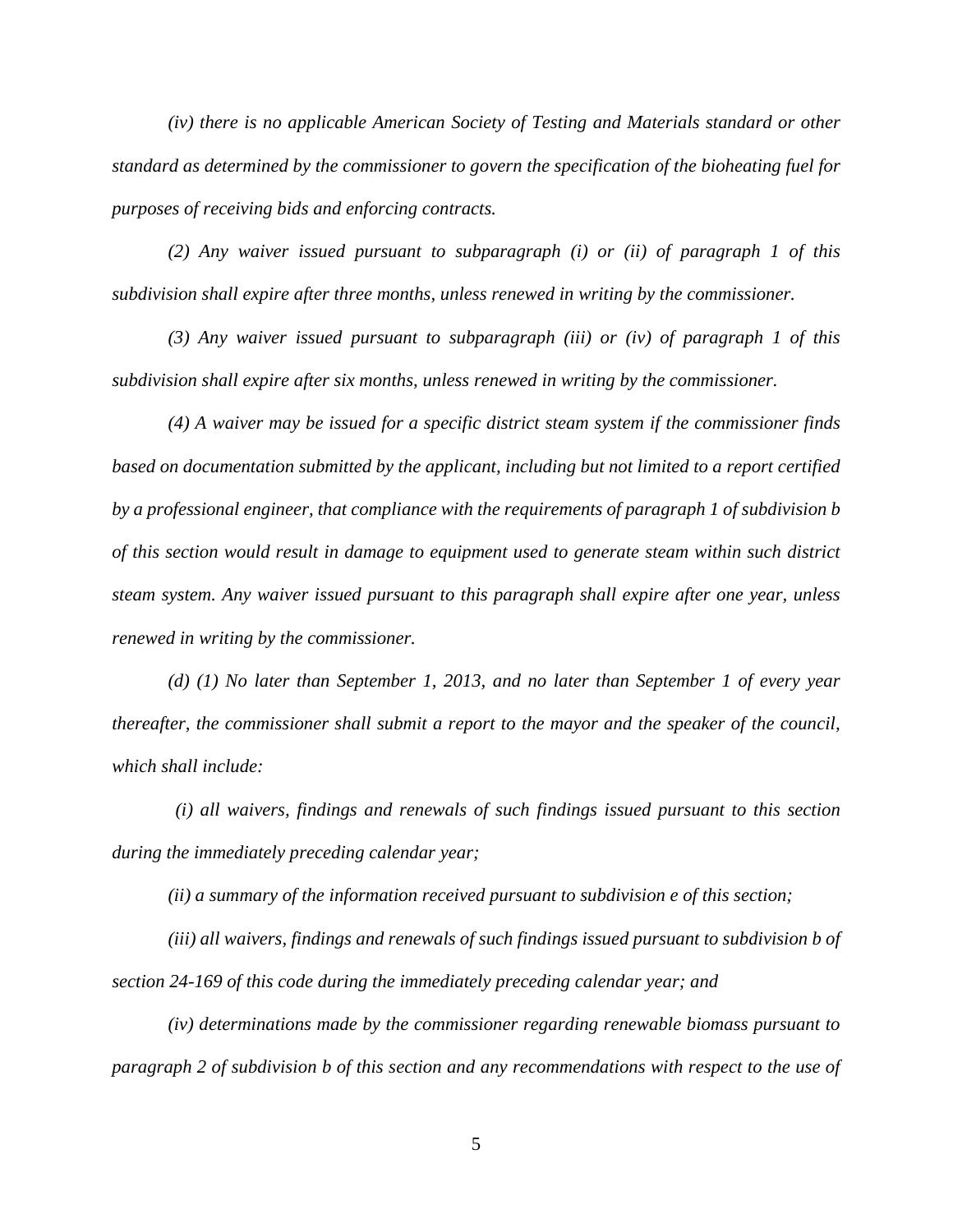*renewable biomass in the city, considering appropriate standards and experiential use.*

*(2) The report required pursuant to this subdivision may be satisfied by including such information in the management report and preliminary management report made public and submitted to the council by the mayor pursuant to section twelve of the New York city charter.*

*(e) (1) The commissioner shall require persons who supply heating oil directly to buildings in the city to disclose annually to the commissioner the following information regarding fuel oil supplied:*

*(i) the amount in gallons of each fuel oil grade supplied by such person to buildings by zip code; and*

*(ii) the average percentage of biodiesel blended into each fuel oil grade supplied by such person within the city and the types of feedstock used in the creation of such biodiesel.*

*(2) The commissioner shall prescribe the form in which required information shall be reported annually to the department. Such form shall be certified by the person supplying the information as to the completeness and accuracy of the information provided.*

*(3) The department shall require that records be maintained to substantiate the information provided pursuant to this subdivision and that such records shall be made available for inspection and audit by the department for a period up to three years.*

*(f) The term "fuel oil" as used in any provision of the administrative code of the city of New York or the rules of the city of New York shall be deemed to include heating oil that is fuel oil grade no. 2, no. 4 or no. 6 containing biodiesel.*

*(g) The commissioner shall promulgate rules to carry out the provisions of this section.*

*(h) The commissioner shall have the authority to sample, test and analyze heating oil supplied to buildings in the city to determine compliance with this section.*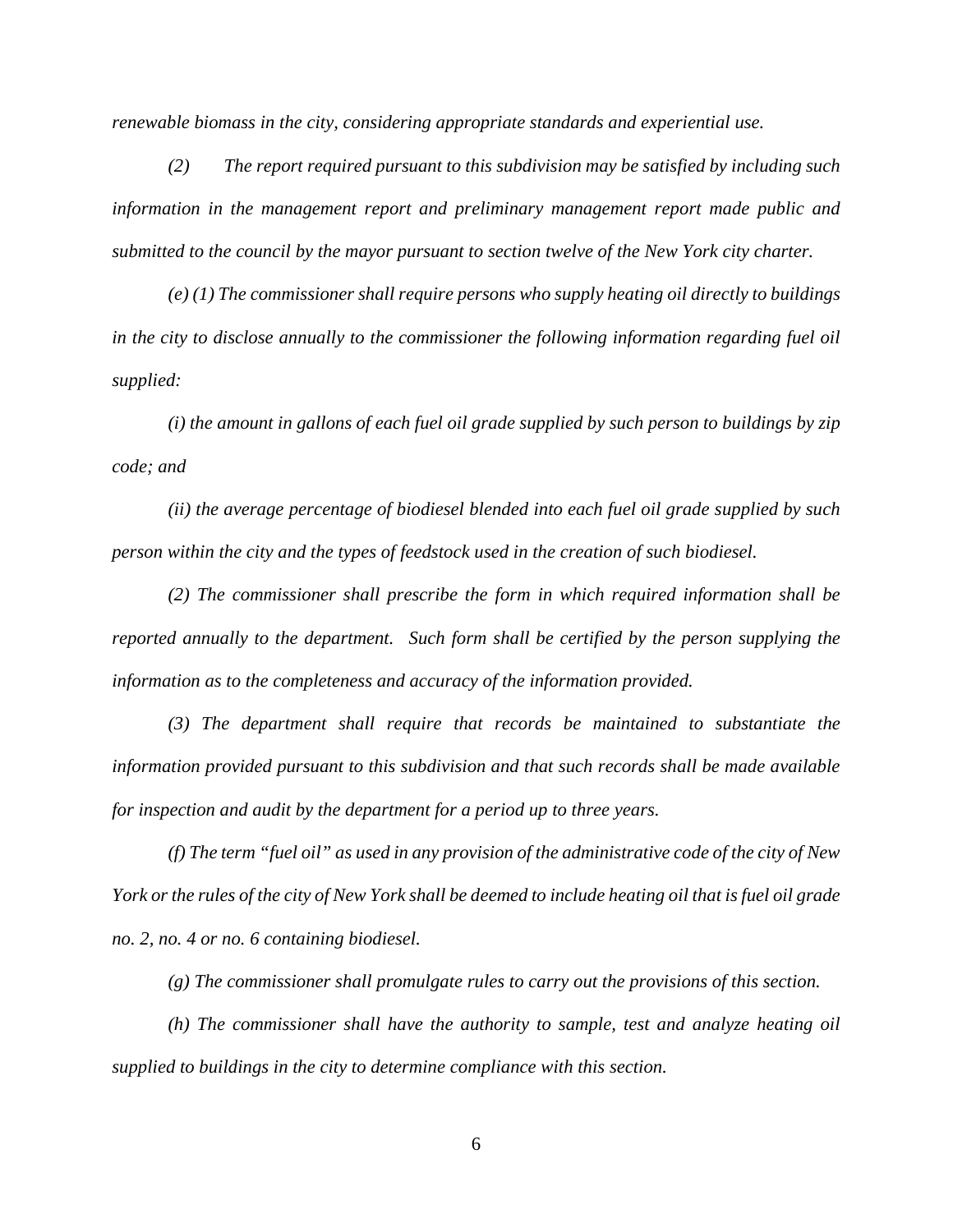§5. Subdivisions a and b of section 24-169 of the administrative code of the city of New York are amended to read as follows:

(a) Fuel oil grade no. 2 as classified by the American [society for testing and materials] *Society for Testing and Materials* [, which] *that* contains more than [the following percentages] *0.2 percent* of sulfur by weight[:

(1) For a period ending October first, nineteen hundred seventy-one, 0.5 percent;

(2) After October first, nineteen hundred seventy-one, 0.2 percent] *and after June 30, 2012, more than the amount set forth in section 19-0325 of the environmental conservation law or as provided by an executive order of the governor issued pursuant to such section*.

(b) Residual fuel oil and fuel oil grade no. 4 as classified by the American [society for testing and materials] *Society for Testing and Materials* or solid fuel on a dry basis[, which] *that* contains more than the following percentages of sulfur by weight:

(1) [For a period ending October first, nineteen hundred seventy-one, one percent;

(2) After October first, nineteen hundred seventy-one,] 0.30 percent *and*

*(2) for fuel oil grade no. 4 after October 1, 2012, more than 0.15 percent, provided that the commissioner may waive the requirements of this paragraph if the commissioner finds that there is an insufficient quantity of fuel oil grade no. 2 that contains no more than 0.0015 percent of sulfur by weight. Any waiver issued pursuant to this subdivision shall expire after three months, unless renewed in writing by the commissioner. The provisions of paragraph 1 of this subdivision shall apply during the period such waiver is in effect*.

§6. The table of civil penalties in subparagraph (i) of paragraph 5 of subdivision b of section 24-178 of the administrative code of the city of New York is amended by adding after the line beginning 24-168 civil penalties for violation of subdivisions b and d of section 24-168.1, to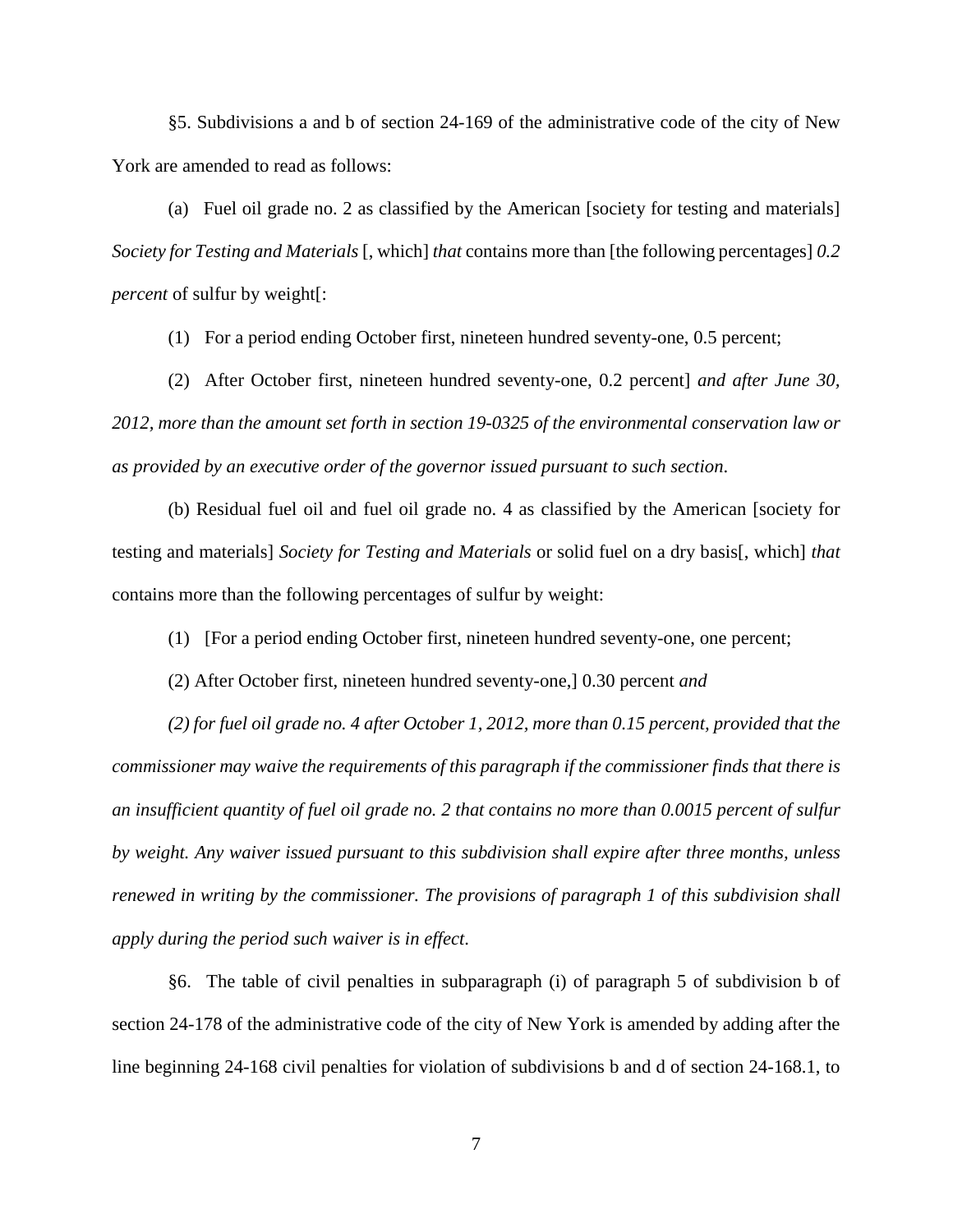read as follows:

# *TABLE OF CIVIL PENALTIES*

| Violations related to section, |                | Civil Penalties |
|--------------------------------|----------------|-----------------|
| subdivision and paragraph      | <i>Maximum</i> | Minimum         |

| $24-168.1(b)$ ; provided that the     | As Per Schedule E | As Per Schedule E |
|---------------------------------------|-------------------|-------------------|
| penalty specified herein shall apply  |                   |                   |
| only to a violation by reason of the  |                   |                   |
| use or purchase of fuel oil that does |                   |                   |
| not conform to the standards in       |                   |                   |
| such subdivision                      |                   |                   |
| $24-168.1(b)$ ; plus twice the amount | 10,000            | 1,000             |
| of money saved for failure to         |                   |                   |
| comply with such section; provided    |                   |                   |
| that such $$1,000-S10,000$ penalty    |                   |                   |
| and additional penalty shall apply    |                   |                   |
| only to a violation by reason of the  |                   |                   |
| delivery of fuel oil that does not    |                   |                   |
| conform to the standards in such      |                   |                   |
| subdivision                           |                   |                   |

§7. If any section, subdivision, sentence, clause, phrase or other portion of this local law is, for any reason, declared unconstitutional or invalid, in whole or in part, by any court of competent jurisdiction such portion shall be deemed severable, and such unconstitutionality or invalidity shall not affect the validity of the remaining portions of this law, which remaining portions shall continue in full force and effect.

§8. This local law shall take effect ninety days after enactment, except that the commissioner of environmental protection shall take such actions as are necessary for its implementation, including the promulgation of rules, prior to such effective date.